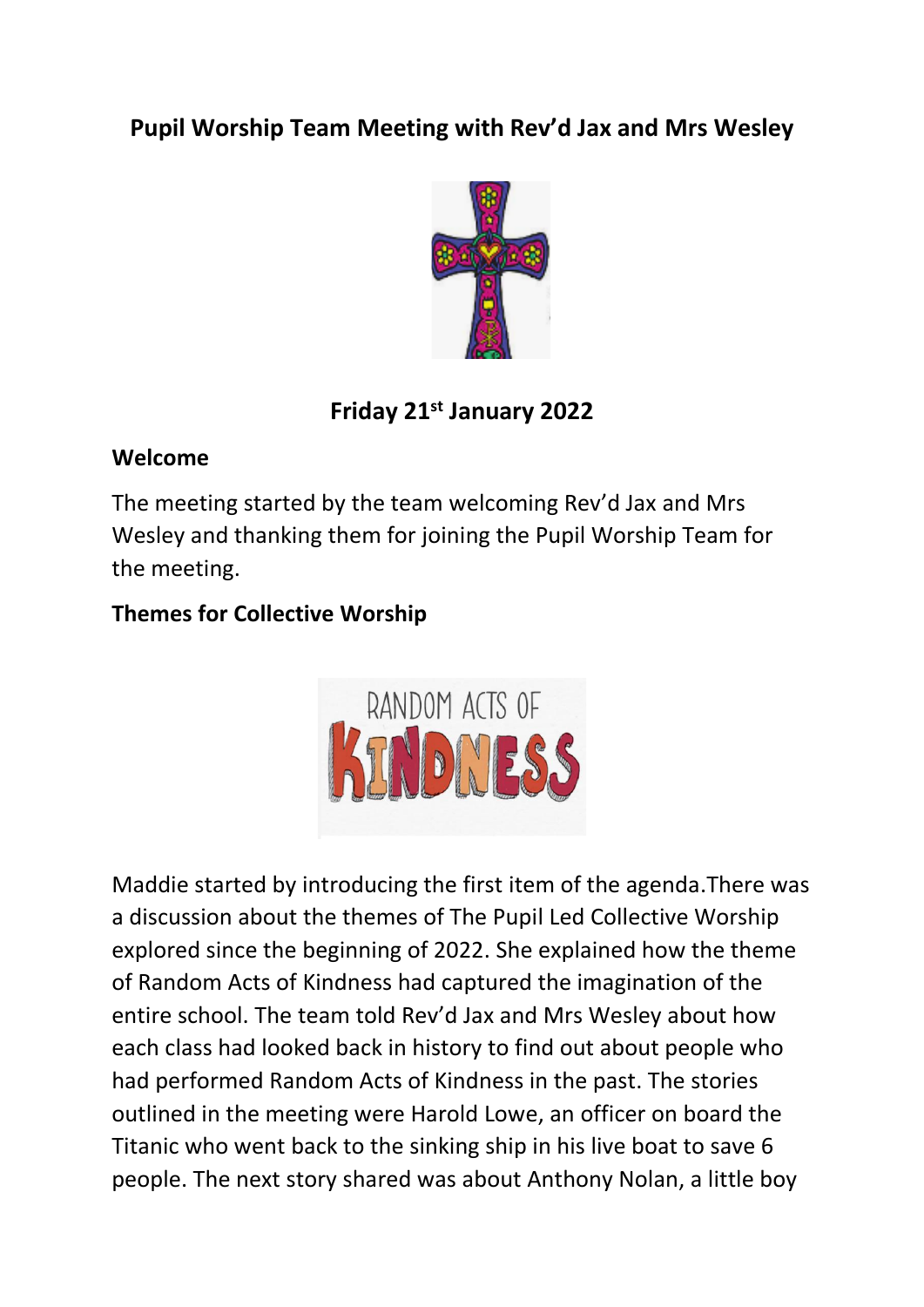with a blood cancer. Tragically, Anthony never found the matching donor he needed and he died when he was just eight years old but his mum Shirley launched the world's first stem cell register in 1974. Anthony's story has given the hope of a lifesaving transplant to thousands of people with blood cancer or a blood disorder. Rev'd Jax said she remembered the Anthony Nolan Trust being launched when she was a child and how gifting an organ was a wonderful and compassionate Act of Kindness. Mrs Wesley asked us to think about when we had shown compassion through our random acts of kindness.

### **1 Corinthians 12**



Next, there was a discussion following on from the last meeting with Rev'd Jax around the theme of our spiritual gifts. We told Rev'd Jax we had taken up her challenge of reading and reflecting on the scripture 1 Corinthian's 12. Rev'd Jax was really impressed with the child friendly version studied by Oak Class. Rev'd Jax asked the team to share their thoughts and reflections with her. Scarlett said the human body was a metaphor for the Earth and all the body parts were people. In God's eyes, we are all equal. We are all the same but different. Charlie said that God cares about all of us not just certain people. He loves people of all races and religions and he does not care what you look like on the outside but what you are like on the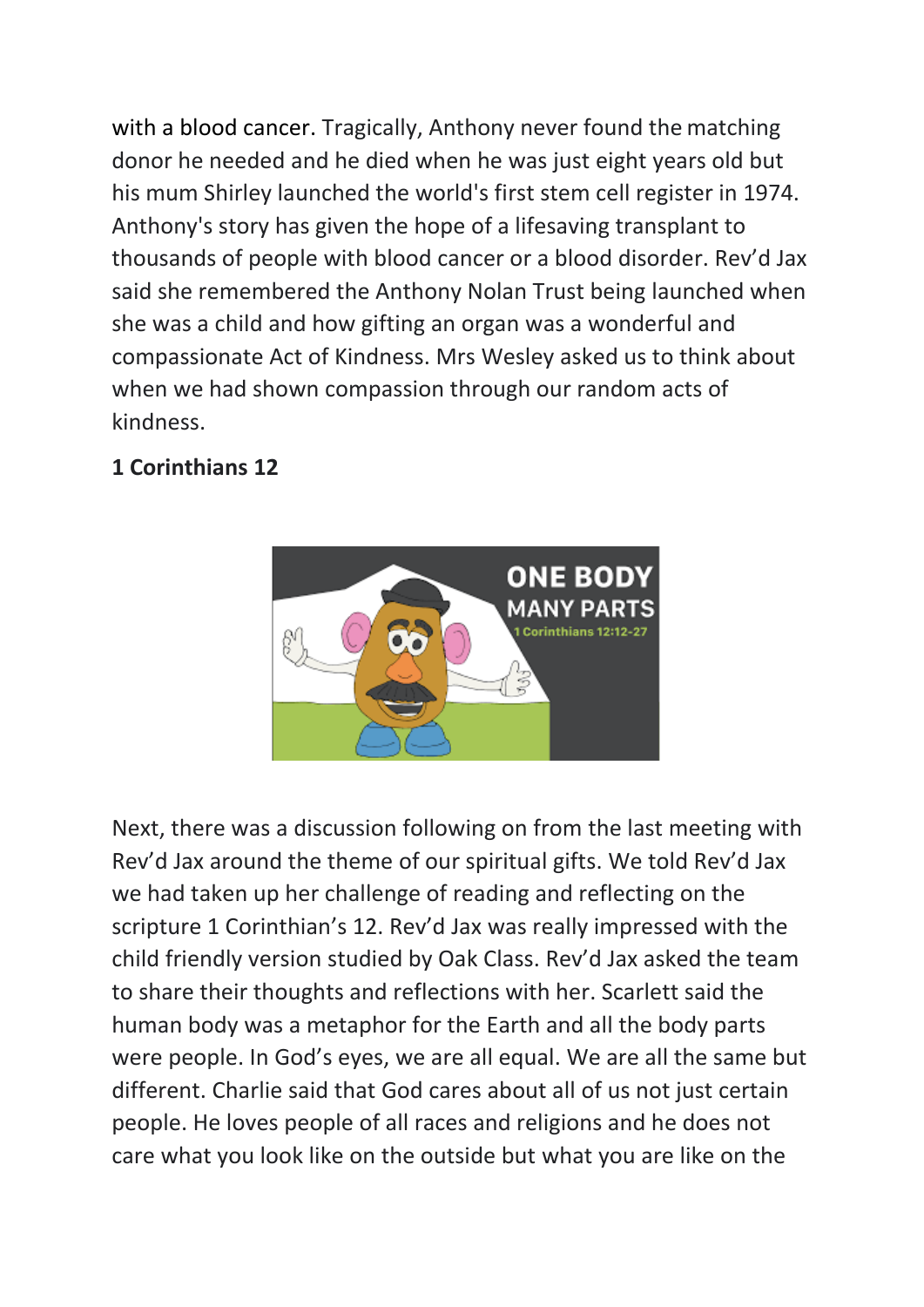inside; everyone is important to God. Rev'd Jax talked about how we all have unique gifts and talents and when we share our gifts with others we can achieve amazing things; working together for God. Martha told Rev'd Jax that she interpreted the letter as a metaphor for war because if one soldier is killed or injured in the war it would have an impact on the whole troop. Mrs Wesley commented that her son, Sam is an army officer and even though he is the leader, his entire troop are treated as equals.

### **The Wedding of Cana**



The next item was a reflection on The Wedding of Cana. Daisie started by saying that Rev'd Jax had asked the whole school to read and think about this story from the Bible. Daisie explained that this was a piece of scripture about a mighty miracle when Jesus turned water into wine. All the wine had run out and Jesus turned the water into wine**.** This was Jesus' first miracle. In changing the water to wine, Jesus revealed his glory and that he was the Son of God. The disciples put their faith in him. The worship team asked Rev'd Jax and Mrs Wesley for their comments on the miracle. Rev'd Jax said the Wedding took place in a place called Galilee which was extremely hot and dusty. The water used was likely to be the water Jesus used to wash the guest's feet before the wedding. Rev'd Jax added the temperature would have been about 45 degrees and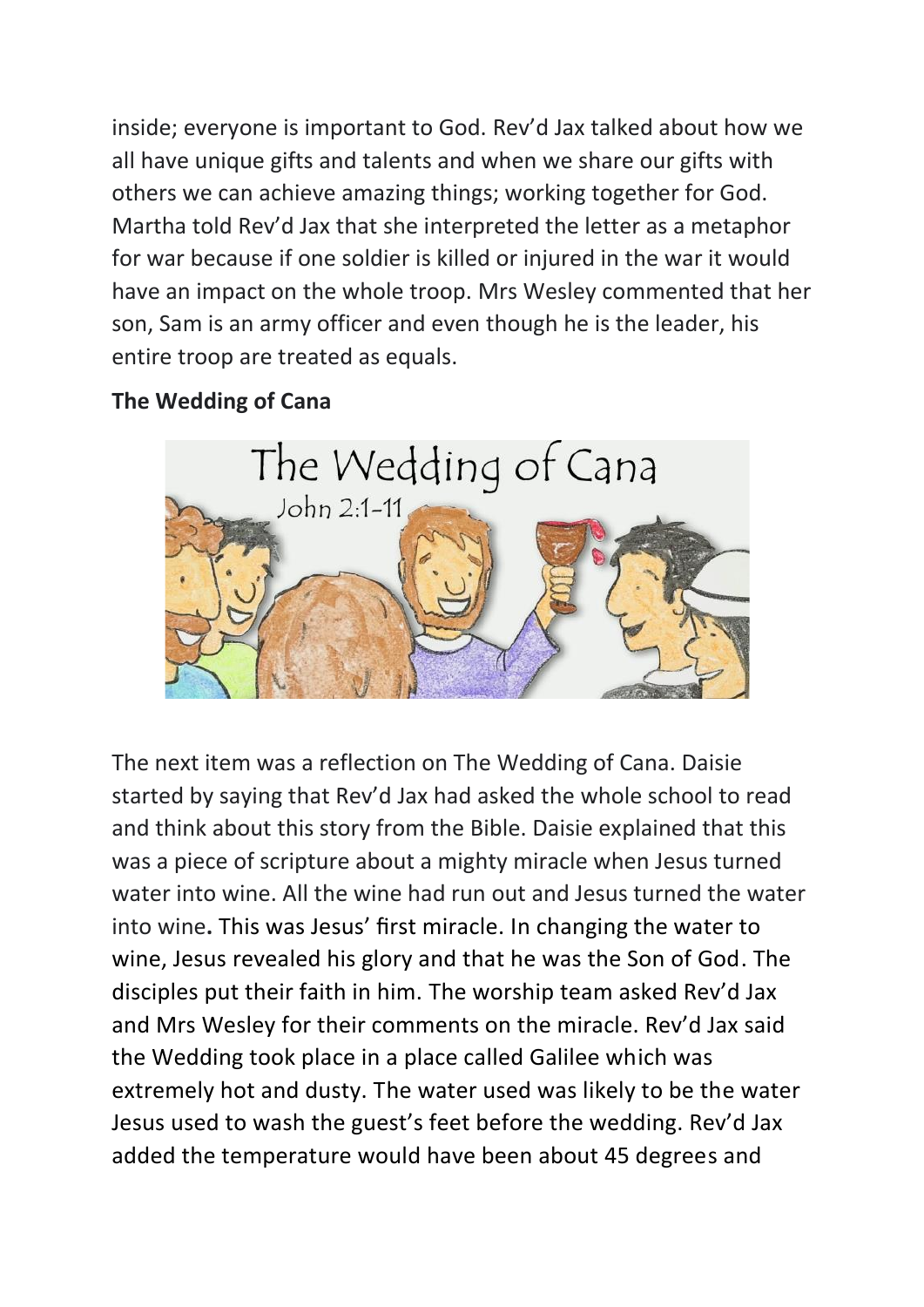asked everyone how long they could cope with that heat! Daisie then read an extract from the story using Desmond Tutu's Bible for Children. This exploration concluded with everyone agreeing that the story shows us how much God loves us, and how He is there to help us through tough times.

#### **Courageous Advocacy**



Jack introduced the next item on the agenda. He talked about our fundraising so far this school year and future fundraising ideas. Jack said the Worship Team had come up with the idea of running a Sparsholt's Got Talent Event in aid of Karis Kids. The idea would be to charge 'one or two quid for Karis Kids' to enter the competition, and ask for a voluntary contribution from the audience. This would take place in the school day. Everyone agreed it would a fun and very popular event and a fabulous fundraiser. Rev'd Jax and Mrs Wesley said they thought it was a brilliant idea. Rev'd Jax reported that at the moment Karis Kids need school uniform and school books. We are hoping to hit our target of £500 by the end of the spring term. Rev'd Jax commented that Karis Kids will be amazed and so happy by this amount!

## **Updated School Prayer**

Issie reported that we have successfully introduced our updated school prayer, which now reflects our care for our environment and planet and our sustainability focus. Rev'd Jax agreed how precious our planet is and that everyone should look after it and commented